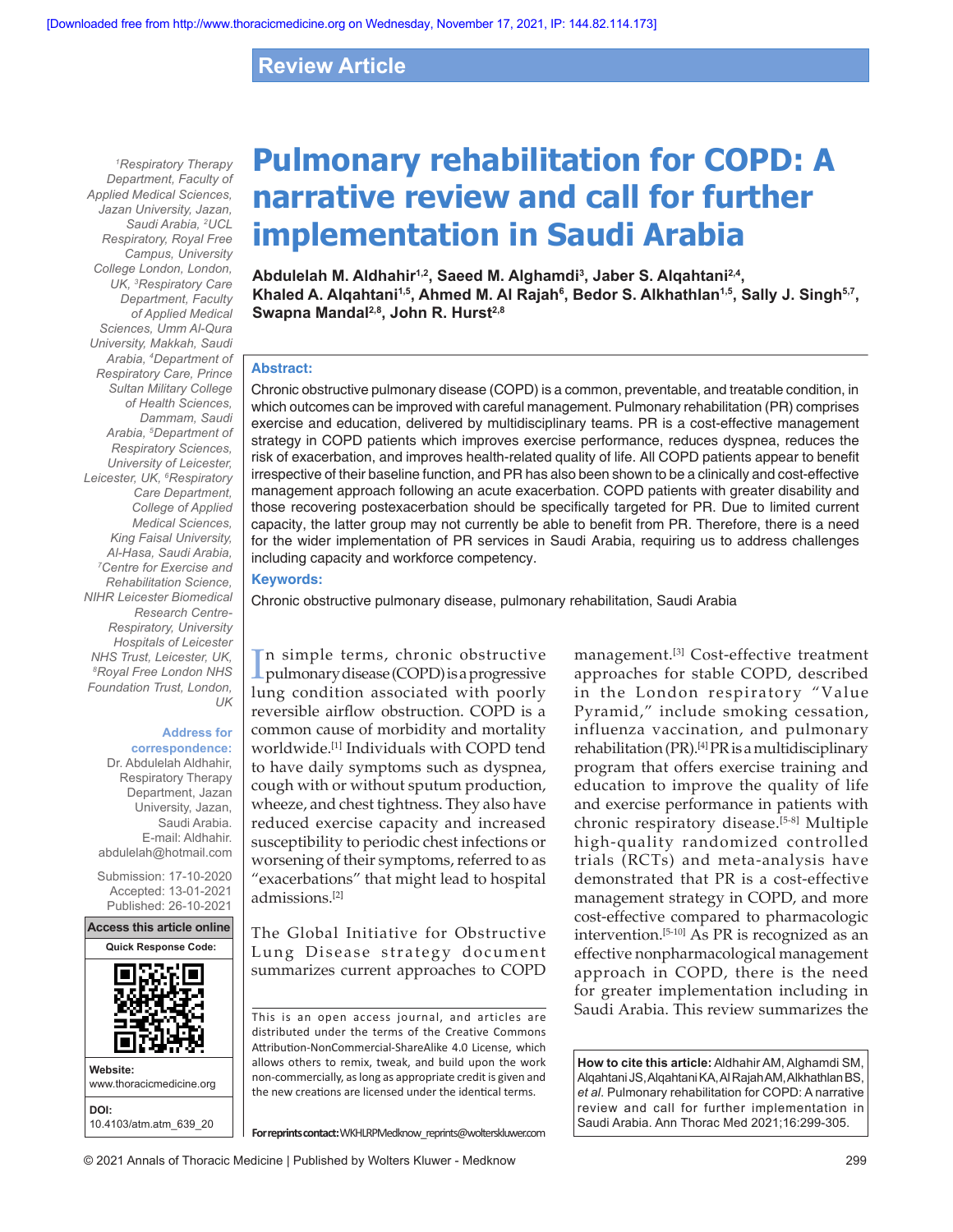history of PR, program content and structure, and the effectiveness of PR in COPD as a resource to further support the provision of PR services in Saudi Arabia.

## **Methods**

We conducted a narrative review of the history, program content and structure, and the effectiveness of PR with COPD patients. A literature search was performed using PubMed, Medline, EMBASE, and Google Scholar with keywords of PR, PR, rehabilitation, exercise, pulmonary disease, chronic pulmonary disease, chronic obstructive lung disease, lung disease, emphysema, chronic bronchitis, Saudi Arabia, and KSA. Only English language full articles were reviewed to identify the current evidence.

## **History and Definition**

The importance of physical activity and healthy diet in respiratory disease were first introduced in 1895 by Dr. Denison, Professor of Diseases of the Chest and of Climatology at the University of Denver, in his book titled *Exercise and Food for Pulmonary Invalids.*[11]

In the middle of the 20th century, Barach *et al*. conducted a study which involved patients with pulmonary emphysema to investigate how to reduce dyspnea.<sup>[12]</sup> They discovered that using oxygen therapy alone in two patients reduced their dyspnea during daily activities. When an exercise program was initiated for these two patients, a remarkable improvement in dyspnea and exercise capacity, as measured by daily steps, were observed. Ten years later, Brach recommended exercise training be routinely integrated into the management of patients with chronic lung diseases. Physical therapy and breathing retraining were reported to be beneficial for patients with pulmonary emphysema, and the twin components of education and exercise are still considered fundamental components of PR today.<sup>[12]</sup>

Thomas Petty was the first to describe the short‑term and long-term benefits of exercise programs for individuals with chronic airway obstruction such as COPD.<sup>[13]</sup> Petty described the necessary components of the exercise program, starting with an initial evaluation of patients followed by daily instruction lasting 1 h, together with training in airway clearance and breathing techniques, with tailored exercises and home visits. At the end of the program, and 1 year later, Petty re‑evaluated the patients and reported that there was an improvement in daily symptoms, exercise capacity, hospitalization, and length of hospital stay.

The benefits of PR are may not be easily understood by patients with reduced lung function and limited exercise abilities, who may believe their physical function is irreversible; thus, it may be hard to persuade patients to exercise. Nonspecialist clinicians, too, may have poor understanding of PR making it challenging to refer their COPD patients or advocate for this approach. In 1992, an influential European report stated that PR was a beneficial management approach for individuals with COPD.<sup>[14]</sup> According to this European Respiratory Society (ERS) taskforce, PR aims to: "(1) decrease physical and psychological impairment due to the disease, (2) increase physical and mental fitness and performance, and (3) maximize social reintegration of the patient to lower the handicap."

PR consists of both individually tailored exercise and education, in which the exercise component consists of aerobic exercise for both lower and upper limbs. The beneficial effects of PR can be acquired regardless of patients' smoking status, age, sex, or degree of lung function abnormality. Based on the evidence supporting PR, several guidelines and organizations have recommended that every symptomatic COPD patient is referred to a PR program. Many national and international societies have issued statements and positions on PR. In 1981, the first official definition of PR was published by the American Thoracic Society (ATS), in which PR was defined as "an art of medical practice wherein an individually tailored, multidisciplinary program is formulated which through accurate diagnosis, therapy, emotional support and education, stabilizes or reverses both the physio-and psychopathology of pulmonary diseases and attempts to return the patient to the highest possible capacity allowed by his pulmonary handicap and overall life situation."[15] Recently, PR has been defined by the ERS and ATS as "an evidence‑based, multidisciplinary, and comprehensive intervention for patients with chronic respiratory diseases who are symptomatic and often have decreased daily life activities."[16] The British Thoracic Society (BTS) defined PR as "an interdisciplinary program of care for patients with chronic respiratory impairment that is individually tailored and designed to optimize each patient's physical and social performance and autonomy. Programs comprise individualized exercise programs and education."[17] The BTS go on to emphasize that PR is a comprehensive management approach whose components should improve exercise capacity, breathing retraining, disease education, pharmacological usage, and psychological and nutritional support.[17]

## **Aims and Effectiveness**

PR reduces COPD exacerbations, hospitalization, unscheduled hospital visits, symptoms of dyspnea, leg discomfort, anxiety and depression, and health-care costs in people with COPD.<sup>[18]</sup> PR significantly improves exercise capacity, muscle strength and endurance, emotional function, health-related quality of life, exercise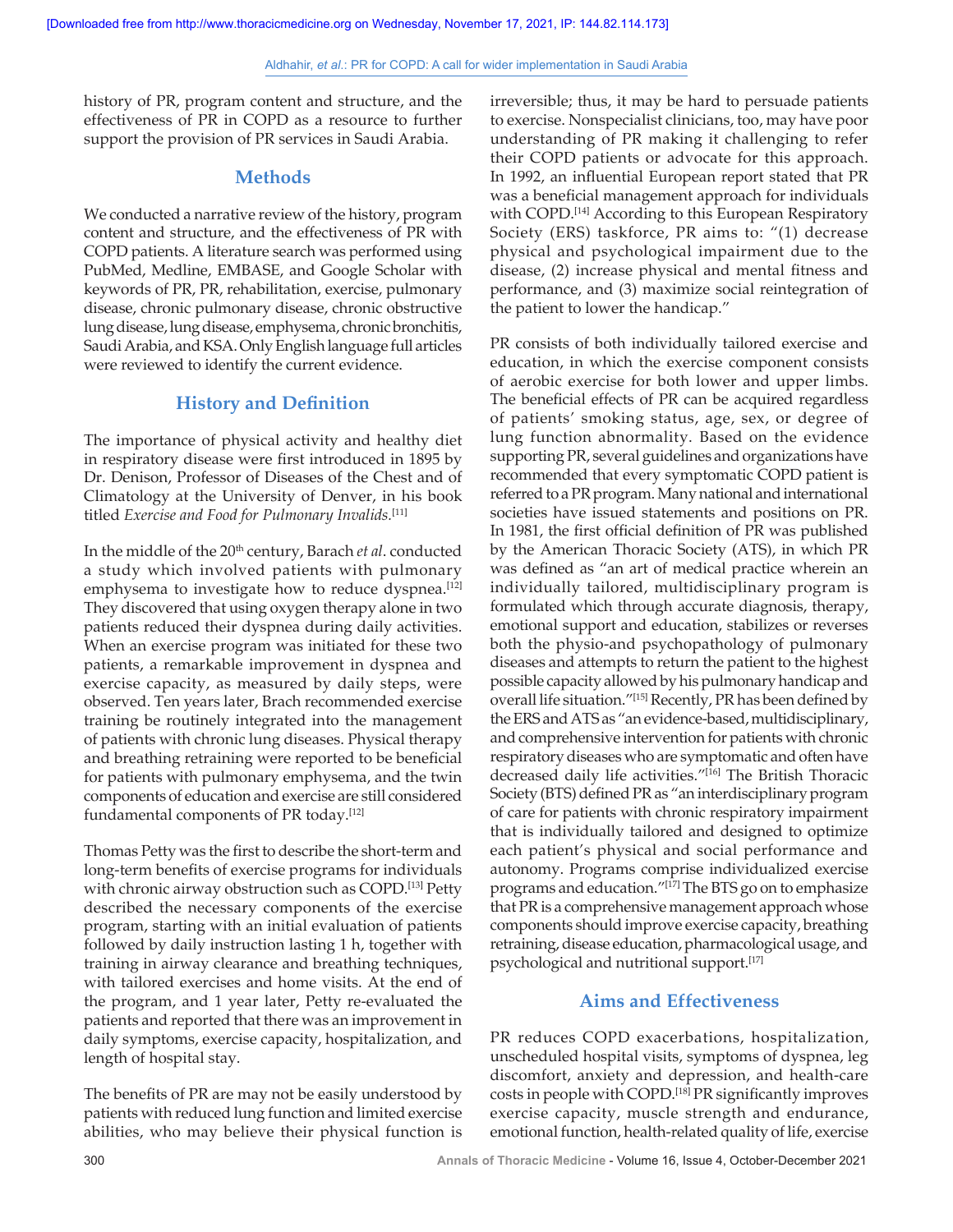capacity, disease self‑management, nutritional status, and likelihood of improving physical activities in people with COPD. [10,16,19‑22]

A major goal of PR is to enhance exercise capacity, which is usually limited by shortness of breath and/or muscle fatigue in individuals with chronic respiratory diseases, and to promote self-dependency in relation to activities of daily living.[23] When an individual with COPD avoids activities that result in breathlessness, peripheral muscle weakness occurs. As weak muscles require more oxygen to perform activities, COPD patients become more breathless. This is referred to as the vicious cycle of inactivity [Figure 1]. It is essential to differentiate between exercise capacity and physical activity. The World Health Organization has defined physical activity as "any bodily movement produced by skeletal muscles that requires energy expenditure – including activities undertaken while working, playing, carrying out household chores, travelling, and engaging in recreational pursuits," whereas exercise capacity is the capability of someone to tolerate exercise, which usually consists of multiple physical activities to improve physical fitness.[24,25]

PR program is best administered by a multidisciplinary team that includes but is not limited to doctors, nurses, physiotherapists, psychologists, occupational therapists, dietitians or nutritionists, psychologists, and social workers.

Functional or maximal exercise capacity and healthrelated quality of life are used to assess the effectiveness of



patients

PR in program participants. Exercise capacity evaluation is usually performed before starting and at the end of a program.[26] The incremental shuttle walk test (ISWT) and 6‑min walk test (6MWT) are the most common field tests used for evaluating exercise capacity.[27] The ISWT is a maximum exercise test, with 12 min as the maximum duration, where the patient walks between two cones 10 m apart and an audio recording plays the test instructions.[28] By contrast, the 6MWT is a submaximal exercise test to measure the patient's ability to walk back and forth on a marked 30‑m hallway for 6 min, and rest is allowed if needed.<sup>[28]</sup> To identify the impact of ISWT or 6MWT, oxygen saturation, heart rate, and level of dyspnea are measured before and after the field walking tests. ISWT and 6MWT field tests are both valid and reliable for measuring exercise capacity function and the effectiveness of a PR intervention in patients with chronic lung disease.[28]

Individuals with COPD have shown an improvement in confidence by modifying behaviors in the safe multidisciplinary environment of a PR class.[25] Troosters reported that high-intensity exercise training during PR reduces oxygen requirements by minimizing sensitivity to dyspnea and reverses peripheral muscle abnormalities by improving oxidative capacity.<sup>[29]</sup> PR positively impacted COPD patients' perception of shortness of breath, improved their levels of confidence, and lowered fear, resulting in a favorable impact on patients' quality of life.[30] COPD patients are advised to increase their physical activities outside the class, as this can further enhance their independence. During PR, COPD patients become better at managing their symptoms and through sharing experience and knowledge with other patients with the same condition and their health-care practitioner.[31,32] PR therefore also improves functional outcomes such as walking and quality of life by reducing the unfavorable adverse psychological effects of the disease.[10] COPD patients with ventilatory disturbances and muscle dysfunction demonstrate a significant benefit from attending a PR program.<sup>[10]</sup> The benefits of PR might not be maintained as the effect might differ for each patient, but those patients who do benefit from PR are more likely to continue exercising after the end of the PR program and are the most likely to attend for future PR.<sup>[33,34]</sup> COPD patients who have been referred to PR more than once are more likely to maintain the benefits of PR for 3 months up to a year.<sup>[35]</sup>

## **Location and Mode of Delivery**

Globally, regular PR attendance depends on accessible locations and methods of delivery.[10,13] Commonly, PR is delivered as a center-based class where patients are assessed and monitored by a multidisciplinary team. Center-based PR can be applied in inpatient or outpatient settings and **Figure 1:** Vicious cycle of inactivity in chronic obstructive pulmonary disease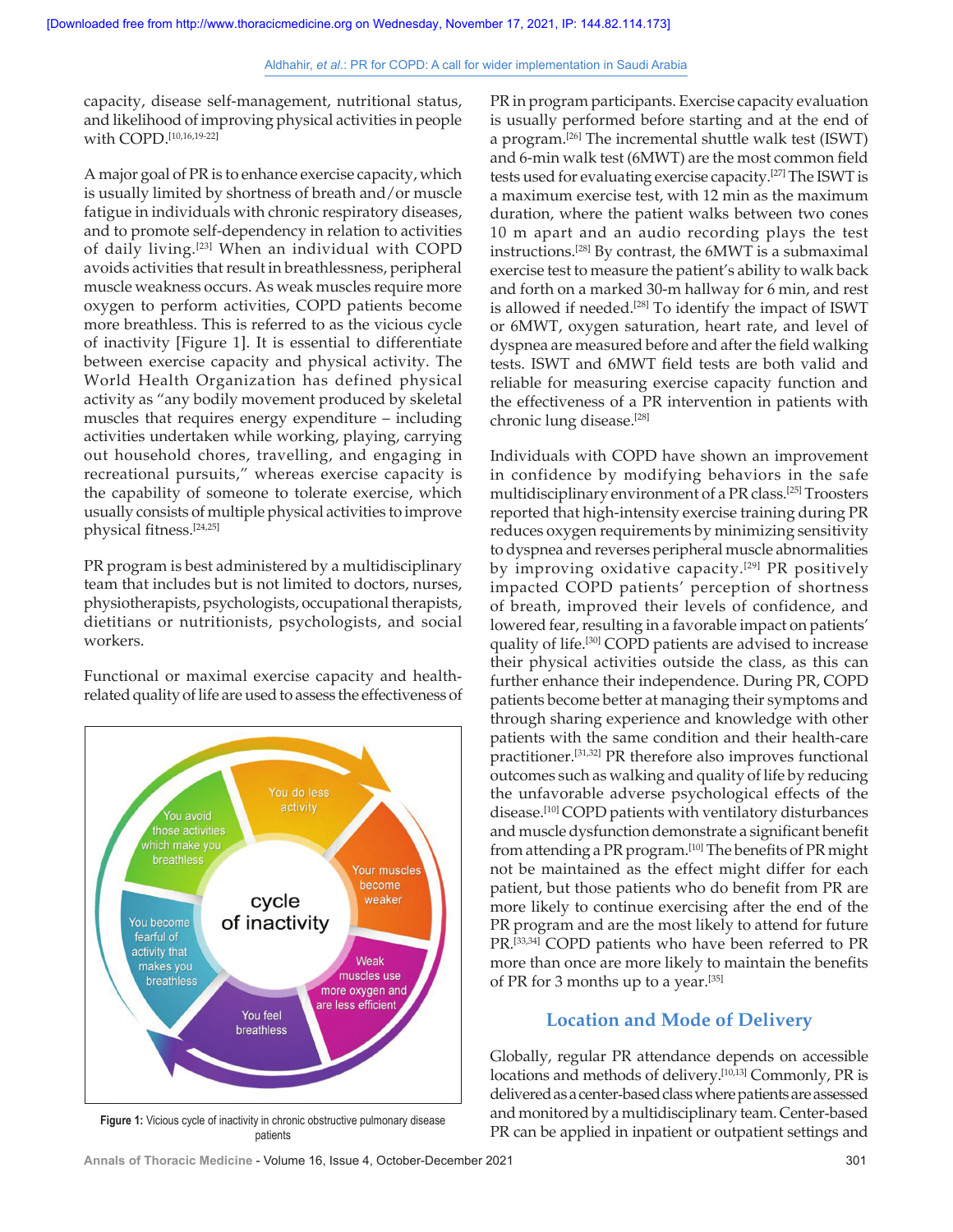each has advantages and disadvantages. Inpatient PR is usually delivered in hospitals for patients who also need daily medical care, especially for those in acute care, or during stable status for those with more severe functional disabilities. Outpatient PR, the more common model, is usually provided in outpatient clinics, ambulatory care, or community facilities. Outpatient PR programs need to address accessibility, access to equipment, and specialized staff. Home-based PR programs (supervised or unsupervised) are an additional form of PR, in which the exercise training components are transferred to home settings and a specialist provides certain support such as home visits, education, and monitoring. Recently, there has been increased demand for home-based PR which can be facilitated through digital technologies. Telehealth has been used for COPD patients for several purposes such as patient monitoring, and it considered to be effective.<sup>[36,37]</sup> However, using Telehealth to deliver PR is relatively new. Using this technology during the COVID‑19 pandemic may be one way to maintain PR, since COPD are at higher risk of mortality.<sup>[38]</sup> With technology, access to technology-PR service applications such as but not limited to "myPR" and "SPACE" can be broadened and patients' progress can be remotely monitored by health-care providers.<sup>[39-41]</sup> These health-care providers are virtually present during the PR program which takes place in the patient's home with the help of video conferencing in the Internet-based PR.[42] However, telehealth PR implementation may face significant challenges such as limited lack of technical competency within PR teams and patients.[42]

The content of PR programs varies with regard to capacity, intensity of exercise, length, and number of sessions.[43] According to the 2018 United Kingdom National PR audit, there were remarkable differences around the UK between programs in location, care process, referral criteria, PR health-care teams, and patients' attendance.<sup>[43]</sup> For instance, some PR services accept self-referral, re-referral, or auto‑referral after being hospitalized, while other PR services do not. The majority of PR services in the UK had multidisciplinary teams including physiotherapists, nurses, dieticians, and occupational therapists to administer PR. The UK does not have the role of respiratory therapist, as is common in Saudi Arabia. However, access to respiratory physicians and psychologists is restricted in some PR services.[44] PR service locations may vary, with some programs taking place at convenience or community centers, practice surgeries, hospitals, or at home using technology.[43] The Saudi Thoracic Society (STS) guidelines recommend that PR services should have access to pulmonologist or thoracic surgeon.[45]

## **Patient Selection**

The UK National PR audit reported variations in the services being provided and the acceptability criteria for enrolment on PR programs. For instance, only 8% of PR programs in the UK accept patients who are in the late stage of their disease process and have an Medical Research Council (MRC) Grade of 5. BTS guidelines recommend that COPD patients who are admitted to hospitals with acute exacerbations of COPD should be referred to PR at discharge, as exacerbation has an undesirable psychological and physical impact on patients. According to the National PR audit report, only 71% of PR services accept early posthospital discharge referral, while 29% of PR services offer this 1 month after hospital discharge. Therefore, PR audit recommended that PR service providers and leaders should establish clear and standard referral criteria. Furthermore, they recommend offering PR service to patients with an MRC score of 2–5, despite their exercise capacity status and disease severity.[43]

The BTS guidelines summarized the essential components of an effective PR program. Effective PR should consist of exercise, self‑management, and education, nutritional, and psychological support. The BTS guidelines on PR recommended that PR duration should be of 6–12 weeks of supervised sessions, 12 sessions a minimum, because this increases the chance of patient improvement.[17] The STS guidelines recommended that PR duration should be of 8–12 weeks of twenty supervised sessions.<sup>[45]</sup>

In April 2018, the Royal College of Physicians (RCP) lunched the PR Services Accreditation Scheme aiming to benchmark and improved the quality of delivered PR services to patient across the UK. The PR audit is part of RCP and National Asthma and COPD Audit Programme that monitors service and delivery of PR, a snapshot audit of the organization and resourcing of services and an accreditation program.

# **Patient Suitability for Pulmonary Rehabilitation**

The UK National Institute for Health and Care Excellence (NICE) guidelines recommend a PR program for patients who have mobility disability and scored 3–5 on the MRC dyspnea score. The BTS supported the NICE guidelines and highlighted the importance of referral within 4 weeks of hospital discharge for patients who hospitalized with COPD.<sup>[17]</sup> The STS guidelines recommend that PR should be offered to COPD patients with an forced expiratory volume in 1 s (FEV<sub>1</sub>) of at least 50% of the predicted value, those who are symptomatic with  $\text{FEV}_1$  between 50% and 80%, or those with a CAT score of more than 10.<sup>[45]</sup>

The MRC breathlessness scale is considered one of the most common scales used for referring individuals to PR. However, the health-care provider should not only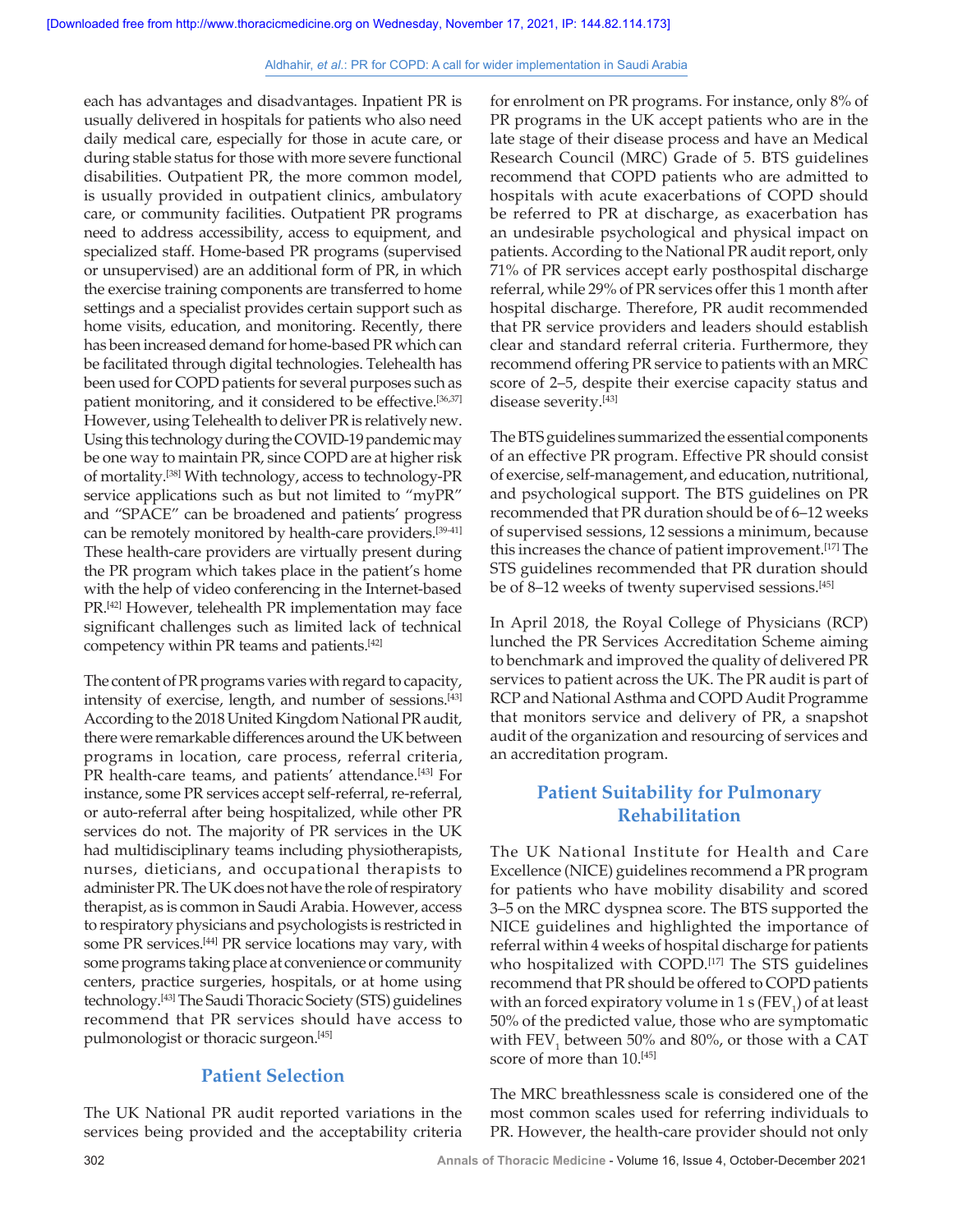rely on the MRC breathlessness scale as it too insensitive to detect improvement or deterioration during PR. BTS recommended that health-care providers should have sufficient knowledge about PR and its benefit before referral to educate, motivate, and encourage patients to start PR.<sup>[17]</sup> Therefore, there is a need to provide sufficient training for health-care student and providers to facilitate the current practice and recommendations for referring patients to PR services.

# **Pulmonary Rehabilitation for Disorders Other than Chronic Obstructive Pulmonary Disease**

PR has been prescribed as a part of management for patients with other chronic lung diseases such as interstitial lung disease (ILD), bronchiectasis, pulmonary hypertension (PH), and lung cancer to improve symptoms, exercise capacity, and quality of life. ILD is a group of lung diseases that are characterized by scarring or fibrosis of interstitial lung tissue. Individuals with ILD experience dyspnea and have a reduction in exercise capacity, strength, and endurance.<sup>[46]</sup> In patients with ILD, PR is effective in mitigating dyspnea, improving exercise capacity, and quality of life.<sup>[47]</sup> Bronchiectasis is characterized by a chronic cough with sputum production. Like many other lung diseases, patients with bronchiectasis are susceptible to exacerbations and may present with reduced exercise capacity.[48] PR is an efficient treatment approach in improving exercise capacity, quality of life, and reducing exacerbation in bronchiectasis.[49,50]

In the past, PR was avoided in patients with PH, as it was thought that PR might accelerate heart failure and increase mortality.[51] However, a recent Cochrane review on PR for individuals with stable PH was published, including six RCTs, reporting improvements in exercise capacity and quality of life without reported adverse events.[52] Components of PR should be similar to chronic heart disease and COPD. Generally, individuals with lung cancer join PR to manage their symptoms and minimize functional impairment in order to become fitter for lung resection surgery.

# **Pulmonary Rehabilitation in Saudi Arabia**

Despite tremendous efforts in COPD management, the disease is still underdiagnosed worldwide including in Saudi Arabia.[53] In Saudi Arabia, smoking is highly prevalent among adolescent and around 4.2% of adults over the age of 40 years live with COPD.[54,55] Individuals in Saudi Arabia widely rely on personal transportation in daily live which affects their level of fitness and might lead to physical inactivity that can already be noticed

among youth and adult.<sup>[56]</sup> Individuals with COPD usually have limited physical activity, in relation to daily living, due to shortness of breath and/or muscle fatigue which could be minimized by joining a PR program. PR services in Saudi Arabia were launched in 2001 but are not widely utilized. To the best of our knowledge, there are a limited number of programs running in Saudi Arabia with no program offered in the Eastern Province. Even where they are running, PR may be under publicized, which makes it hard for stakeholders (patients and interested clinician) to contact programs to seek information about enrolment or further program-related information.<sup>[57]</sup> The feasibility of the first program, at King Abdulaziz Medical City, was tested in 2008 by Al‑Moamary, which showed outpatient PR was feasible in patients with chronic lung diseases in Saudi.<sup>[58]</sup> The effect of outpatient and home-based PR was tested in individuals with chronic lung diseases and PR had positive effects on exercise capacity, quality of life, and overall level of fitness.[58‑60] Adherence has been one of the main issues in providing PR. In Saudi Arabia, a study was conducted in 2008 to determine the feasibility and adherence rate among COPD patients and found that implementation a PR program in a tertiary hospital in Saudi Arabia resulted in an adherence rate of  $57.2\%$ , <sup>[61]</sup> which explains the readiness of tertiary centers to provide comprehensive and convenient PR programs. However, there are considerable barriers such as absence of standardized national guidelines, transportation, hospital capacity, trained health-care professionals, and budget coverage which all play an essential role in formulating, structuring, and expanding PR services in the kingdom.<sup>[62]</sup> Transportation and hospital capacity were considered the main barriers for starting a PR program; $[62]$  however, PR can be provided in other settings such as community-based or/and home. The lack of trained health-care providers involved in the care of COPD patients has been reported previously.[63] Provide training and incentives to current staff and encourage future health‑care providers to be specialized in respiratory diseases might solve staff shortage. Funding is a barrier for setting up and continue a PR service due to free health services provided by the government; therefore, it is essential to convince the health‑care authority in Saudi Arabia that PR is a cornerstone in the management of COPD and other respiratory diseases.

## **Conclusion**

PR is an effective nonpharmacological intervention for chronic respiratory conditions. Despite the wide range of PR services, there remains further need for PR services in Saudi Arabia and challenges to address include the multiprofessional teams and expertise necessary to establish and run such programs.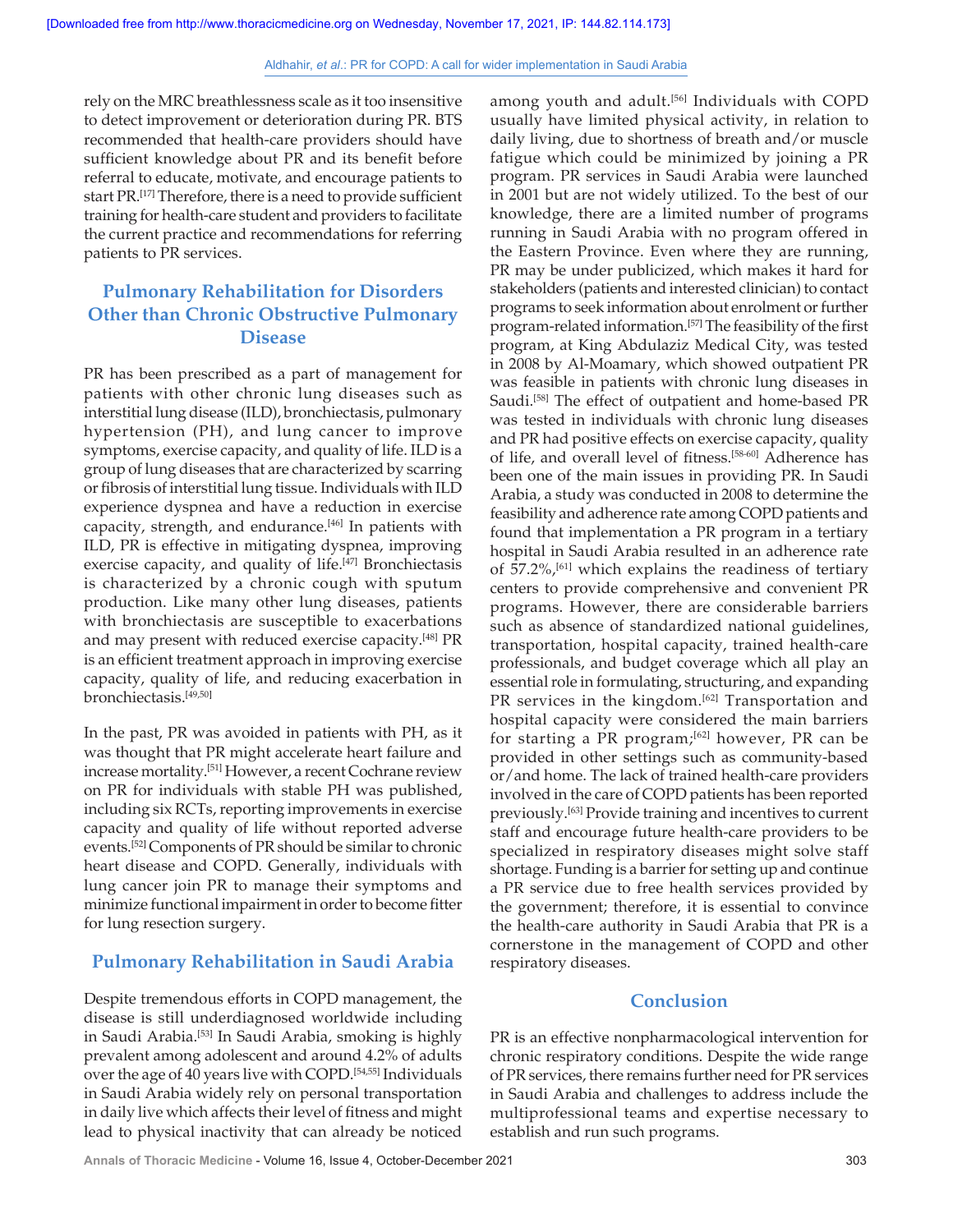**Financial support and sponsorship** Nil.

## **Conflicts of interest**

There are no conflicts of interest.

## **References**

- 1. Mathers CD, Loncar D. Projections of global mortality and burden of disease from 2002 to 2030. PLoS Med 2006;3:e442.
- 2. Alqahtani JS, Njoku CM, Bereznicki B, Wimmer BC, Peterson GM, Kinsman L, *et al*. Risk factors for all‑cause hospital readmission following exacerbation of COPD: A systematic review and meta‑analysis. Eur Respir Rev 2020;29:190166.
- 3. Vogelmeier CF, Criner GJ, Martinez FJ, Anzueto A, Barnes PJ, Bourbeau J, *et al*. Global strategy for the diagnosis, management, and prevention of chronic obstructive lung disease 2017 report. GOLD executive summary. Am J Respir Crit Care Med 2017;195:557‑82.
- 4. Zoumot Z, Jordan S, Hopkinson NS. Emphysema: Time to say farewell to therapeutic nihilism. Thorax 2014;69:973‑5.
- 5. Wüst RC, Degens H. Factors contributing to muscle wasting and dysfunction in COPD patients. Int J Chron Obstruct Pulmon Dis 2007;2:289‑300.
- 6. Lareau, SC, Fahy, B. Patient information series: Pulmonary rehabilitation. Am J Respir Crit Care Med American Thoracic Society 2013;198:19–20.
- 7. Nici L, Donner C, Wouters E, Zuwallack R, Ambrosino N, Bourbeau J, *et al*. American Thoracic Society/European respiratory society statement on pulmonary rehabilitation. Am J Respir Crit Care Med 2006;173:1390‑413.
- Evans RA, Singh SJ. Minimum important difference of the incremental shuttle walk test distance in patients with COPD. Thorax. 2019;74:994-5.
- 9. Ries AL, Bauldoff GS, Carlin BW, Casaburi R, Emery CF, Mahler DA, *et al*. Pulmonary rehabilitation: Joint ACCP/AACVPR evidence-based clinical practice guidelines. Chest 2007;131:4S-42S.
- 10. McCarthy B, Casey D, Devane D, Murphy K, Murphy E, Lacasse Y. Pulmonary rehabilitation for chronic obstructive pulmonary disease. Cochrane Database Syst Rev 2015;23:CD003793.
- 11. Spruit MA, Burtin C, De Boever P, Langer D, Vogiatzis I, Wouters EF, *et al*. COPD and exercise: Does it make a difference? Breathe (Sheff) 2016;12:e38‑49.
- 12. Barach AL, Bickerman HA, Beck G. Advances in the treatment of non-tuberculous pulmonary disease. Bull N Y Acad Med 1952;28:353‑84.
- 13. Spruit MA, Clini EM. Towards health benefits in chronic respiratory diseases: Pulmonary rehabilitation. Eur Respir Rev 2013;22:202‑4.
- 14. Donner CF, Howard P. Pulmonary rehabilitation in chronic obstructive pulmonary disease (COPD) with recommendations for its use. Report of the European Respiratory Society Rehabilitation and Chronic Care Scientific Group (S.E.P.C.R. Rehabilitation Working Group). Eur Respir J 1992;5:266‑75.
- 15. Hodgkin JE, Farrell MJ, Gibson SR, Kanner RE, Kass I, Lampton LM, *et al*. American thoracic society. Medical section of the American Lung Association. Pulmonary rehabilitation. Am Rev Respir Dis 1981;124:663‑6.
- 16. Gibson GJ, Loddenkemper R, Lundbäck B, Sibille Y. Respiratory health and disease in Europe: The new European Lung White Book. Eur Respir J 2013;42:559-63.
- 17. Bolton CE, Singh SJ, Walker PP, British Thoracic Society Pulmonary Rehabilitation Guideline Group. Commentary: The British Thoracic Society guideline on pulmonary rehabilitation in adults. Thorax 2013;68:887‑8.
- 18. Moore E, Palmer T, Newson R, Majeed A, Quint JK, Soljak MA. Pulmonary rehabilitation as a mechanism to reduce hospitalizations for acute exacerbations of COPD: A systematic review and meta‑analysis. Chest 2016;150:837‑59.
- 19. Janssens T, De Peuter S, Stans L, Verleden G, Troosters T, Decramer M, *et al*. Dyspnea perception in COPD: Association between anxiety, dyspnea-related fear, and dyspnea in a pulmonary rehabilitation program. Chest 2011;140:618-25.
- 20. Paz‑Díaz H, Montes de Oca M, López JM, Celli BR. Pulmonary rehabilitation improves depression, anxiety, dyspnea and health status in patients with COPD. Am J Phys Med Rehabil 2007;86:30‑6.
- 21. Aldabayan YS, Ridsdale HA, Alrajeh AM, Aldhahir AM, Lemson A, Alqahtani JS, *et al*. Pulmonary rehabilitation, physical activity and aortic stiffness in COPD. Respir Res 2019;20:166.
- 22. Alqahtani JS, Oyelade T, Sreedharan J, Aldhahir AM, Alghamdi SM, Alrajeh AM, *et al*. Diagnostic and clinical values of non‑cardiac ultrasound in COPD: A systematic review. BMJ Open Respir Res 2020;7:e000717.
- 23. Steiner MC, Roberts CM. Pulmonary rehabilitation: The next steps. Lancet Respir Med 2016;4:172‑3.
- 24. Global Recommendations on Physical Activity for Health. Switzerland: World Health Organization; 2010.
- 25. Troosters T, van der Molen T, Polkey M, Rabinovich RA, Vogiatzis I, Weisman I, *et al*. Improving physical activity in COPD: Towards a new paradigm. Respir Res 2013;14:115.
- 26. Jenkins S, Cecins NM. Six‑minute walk test in pulmonary rehabilitation: Do all patients need a practice test? Respirology 2010;15:1192‑6.
- 27. Clini E, Holland AE, Pitta F, Troosters T. Textbook of Pulmonary Rehabilitation. New York: Springer International Publishing; 2018.
- 28. Holland AE, Spruit MA, Troosters T, Puhan MA, Pepin V, Saey D, *et al*. An official European Respiratory Society/American Thoracic Society technical standard: Field walking tests in chronic respiratory disease. Eur Respir J 2014;44:1428-46.
- 29. Troosters T, Gosselink R, Janssens W, Decramer M. Exercise training and pulmonary rehabilitation: New insights and remaining challenges. Eur Respir Rev 2010;19:24‑9.
- Williams V, Bruton A, Ellis-Hill C, McPherson K. The effect of pulmonary rehabilitation on perceptions of breathlessness and activity in COPD patients: A qualitative study. Prim Care Respir J 2010;19:45‑51.
- 31. Cooke M, Thackray S. Differences between community professional and patient perceptions of chronic obstructive pulmonary disease treatment outcomes: A qualitative study. J Clin Nurs 2012;21:1524‑33.
- 32. Halding AG, Wahl A, Heggdal K. 'Belonging'. 'Patients' experiences of social relationships during pulmonary rehabilitation. Disabil Rehabil 2010;32:1272‑80.
- 33. Morgan M. Expanding pulmonary rehabilitation capacity. One size won't fit all. Thorax 2017;72:4‑5.
- 34. Rochester CL, Spruit MA. Maintaining the benefits of pulmonary rehabilitation. The holy grail. Am J Respir Crit Care Med 2017;195:548‑51.
- 35. Busby AK, Reese RL, Simon SR. Pulmonary rehabilitation maintenance interventions: A systematic review. Am J Health Behav 2014;38:321‑30.
- 36. Al Rajeh A, Steiner MC, Aldabayan Y, Aldhahir A, Pickett E, Quaderi S, *et al.* Use, utility and methods of telehealth for patients with COPD in England and Wales: A healthcare provider survey. BMJ Open Respir Res 2019;6:e000345.
- 37. Alrajeh AM, Aldabayan YS, Aldhair AM, Pickett E, Quaderi SA, Alqahtani JS, et al. Global use, utility, and methods of tele-health in COPD: A health care provider survey. Int J Chron Obstruct Pulmon Dis 2019;14:1713‑9.
- 38. Alqahtani JS, Oyelade T, Aldhahir AM, Alghamdi SM,

304 **Annals of Thoracic Medicine** - Volume 16, Issue 4, October‑December 2021